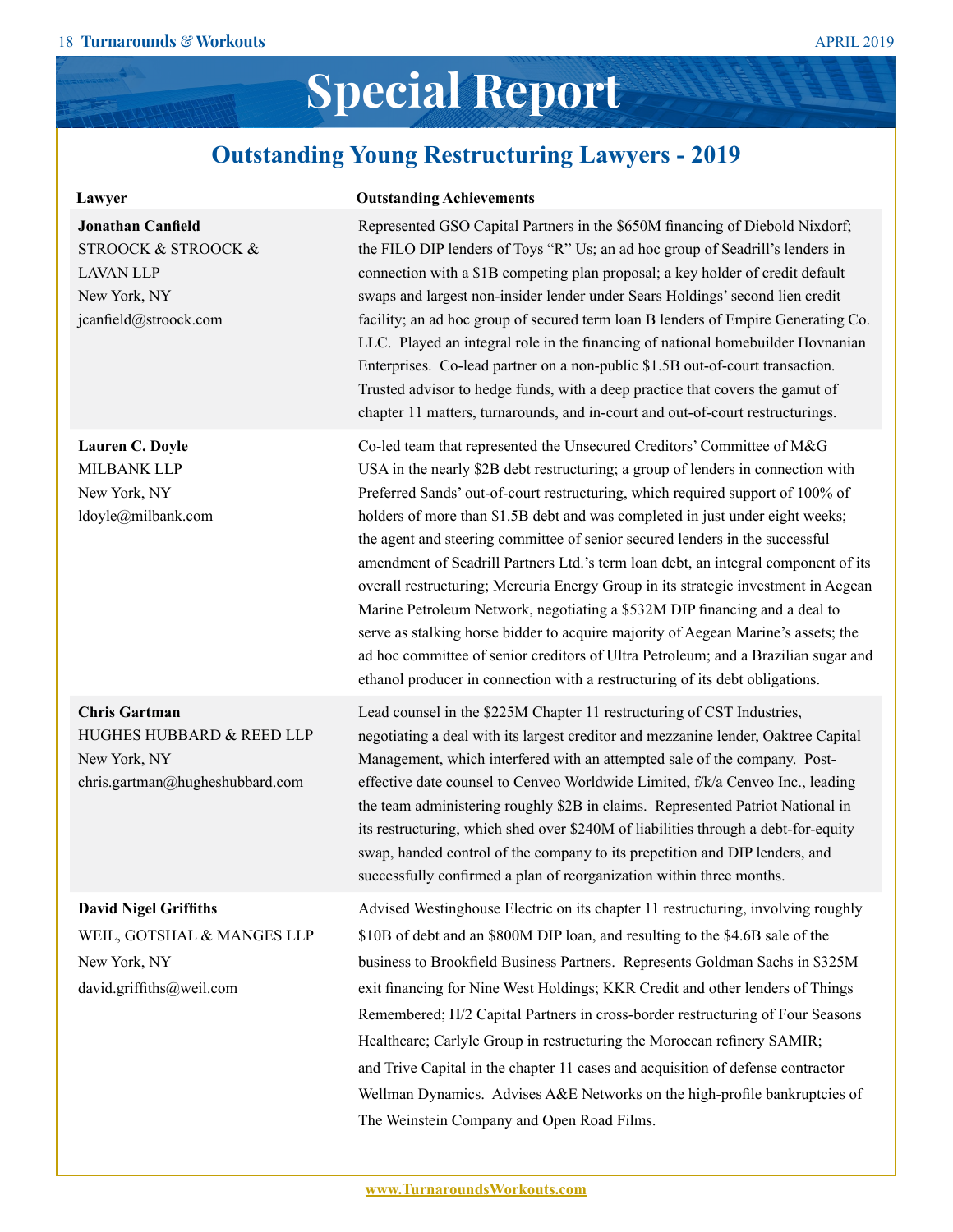# **Special Report**

#### **Outstanding Young Restructuring Lawyers - 2019**

*Continued from page 18*

| Lawyer                                                                                                              | <b>Outstanding Achievements</b>                                                                                                                                                                                                                                                                                                                                                                                                                                                                                                                                                                                                                                                                                                                                                                                                                   |
|---------------------------------------------------------------------------------------------------------------------|---------------------------------------------------------------------------------------------------------------------------------------------------------------------------------------------------------------------------------------------------------------------------------------------------------------------------------------------------------------------------------------------------------------------------------------------------------------------------------------------------------------------------------------------------------------------------------------------------------------------------------------------------------------------------------------------------------------------------------------------------------------------------------------------------------------------------------------------------|
| <b>George R. Howard</b><br>SKADDEN, ARPS, SLATE,<br>MEAGHER & FLOM LLP<br>New York, NY<br>george.howard@skadden.com | Played lead role representing Bank of America (and working with Citibank and<br>Wells Fargo as joint lead arrangers) in providing Sears Holding's \$1.83B senior<br>DIP financing, and negotiating intercreditor terms with a junior DIP financing<br>facility and acquisition financing for ESL Investments' going-concern acquisition<br>of Sears, which resulted in payment in full of senior DIP financing facility.<br>Advised Quantum Pacific (Gibraltar) Ltd., a 70% shareholder of Pacific Drilling<br>S.A., ultimately reaching a consensual resolution that gave QP opportunity to<br>invest \$40M in new equity in the reorganized business, while the debtor was able<br>to take advantage of strong credit markets in the fall of 2018 to raise \$1.5 billion<br>of new debt and equity capital to finance its exit from bankruptcy. |
| <b>Brad Kahn</b><br>AKIN GUMP STRAUSS HAUER<br>& FELD LLP<br>New York, NY<br>bkahn@akingump.com                     | Key member of team representing FirstEnergy Solutions Corp. in \$5B<br>restructuring. Represented the governance committee of GenOn Mid-Atlantic<br>(GenMA) in connection with investigating and/or litigating potential claims<br>against, and successfully negotiating a settlement with, GenOn Energy, its debtor-<br>affiliates and non-debtor parent company NRG Energy. Continues to represent<br>GT Advanced Technologies and affiliates in the wind-down of its Chapter 11<br>cases.                                                                                                                                                                                                                                                                                                                                                      |
| <b>Jessica Liou</b><br>WEIL, GOTSHAL & MANGES LLP<br>New York, NY<br>jessica.liou@weil.com                          | Core member of team spearheading PG&E Corp.'s restructuring. Advising<br>Sears Holdings in its landmark chapter 11 and \$5.2B sale of 425 stores to ESL,<br>preserving roughly 45,000 jobs. Represented Chapter 11 debtors Catalina<br>Marketing, which cut roughly \$2B of debt by more than 85%; Claire's Stores,<br>which eliminated about \$1.9B of debt and obtained \$575M in new capital;<br>Westinghouse Electric, which restructured about \$10B of debt and sold the<br>business for \$4.6B to Brookfield Business Partners; and Fieldwood Energy on an<br>innovative prepackaged restructuring that acquired strategic assets, equitized over<br>\$1.6B of debt, and raised \$525M of capital.                                                                                                                                         |
| <b>Jennifer Marines</b><br>MORRISON & FOERSTER LLP<br>New York, NY<br>jmarines@mofo.com                             | Represents various bondholders, creditors, and parties-in-interest in the ongoing<br>chapter 11 bankruptcy cases of California's largest utility, Pacific Gas & Electric,<br>which is facing more than \$30B in liabilities related to the 2017 and 2018<br>California wildfires, along with \$24B in outstanding funded debt; various creditors<br>of Sears Holdings Corporation, including ICON, UPS, and Wolverine, among<br>the largest unsecured trade creditors; and the Unsecured Creditors' Committee of<br>Westmoreland Coal Company, the sixth largest coal-mining enterprise in North<br>America.                                                                                                                                                                                                                                      |